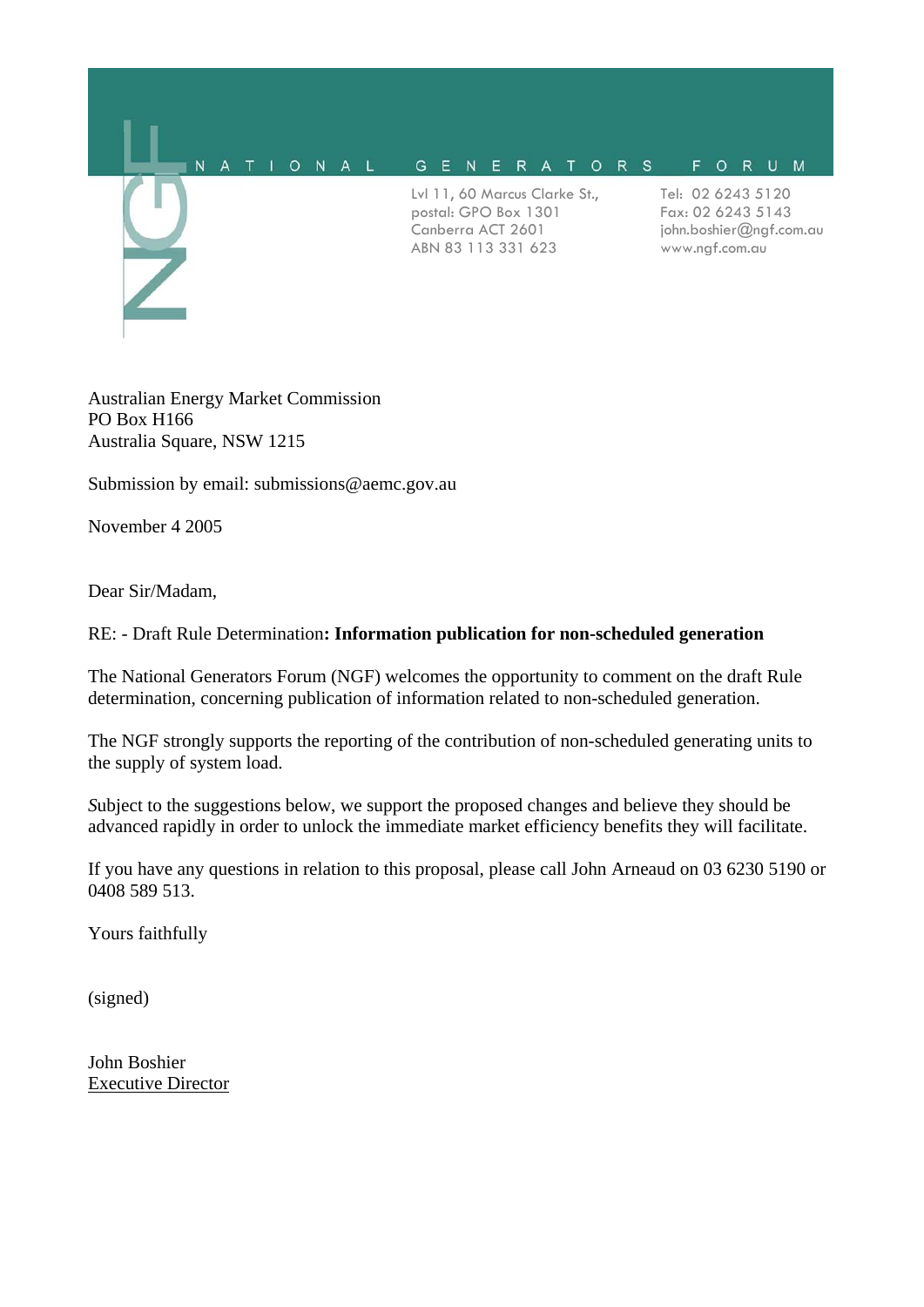# **Publication of Total Underlying Demand**

While the proposed Rule change enables NEMMCO to publish both aggregate regional nonscheduled generation output, and continue publishing the net demand served by scheduled generation, there appears to be no intent to publish a single aggregated number representing the total underlying demand being served by both elements.

Rather than leave participants to piece this together from the two components, it would appear highly desirable for NEMMCO to publish a single unified 'official' number for total underlying demand as well as the currently published "scheduled demand".

The advantages of having an explicit requirement for NEMMCO to publish a single number built into the Rule change are that: (a) it removes any doubt over NEMMCO's authority to do this (although it is unclear that there is any) and (b) it ensures that NEMMCO does this.

It is proposed that the Rules be modified to require NEMMCO to publish a single unified 'official' number representing the total underlying demand being served by both scheduled and nonscheduled generating units, at least to the extent to which NEMMCO had the available SCADA information.

This proposal would facilitate historical demand analysis on a like basis, enhance market transparency, support contractual activity, assist trading decisions, and generally improve certainty by ensuring there is no discontinuity in published demand numbers due to the sudden growth in wind generation in certain regions or re-classification of generating units.

Whilst it is noted that at present this proposal will have limited impact outside of South Australia and Tasmania, it is considered important that a change be made as soon as possible so as to avoid a larger step change in reported demand at a future date. This change in focus to total underlying load should also be reflected in the treatment of demand in the 2006 SOO.

## **Inclusion of Additional Factors**

It is suggested that Clauses 3.7.3(h) and 3.13.4(f) are modified as shown overleaf, (red text). The suggested wording allows for the possibility that NEMMCO may in future include non-scheduled generation plant in the determination availability, surpluses and deficits.

Although NEMMCO may not at present make any allowance for the contribution to availability, surpluses and deficits from non-scheduled generating units, there may exist a degree of uncertainty about future inclusion by NEMMCO, for example under 3.7.3 (h)(4)(ii) or 3.13.4 (f) (5). Given that the present change to the rules has been driven by NEMMCO's need to have an explicit requirement to publish information from non-scheduled plant, it is not inconceivable that a similar situation could arise in the future if NEMMCO began to include an allowance for wind farms in the determination of regional availability, surpluses and deficits.

The suggested wording requires that NEMMCO explicitly state that the allowance for nonscheduled generating units is currently zero and if this were to change would require NEMMCO to publish the non-zero allowances in pre-dispatch and STPASA.